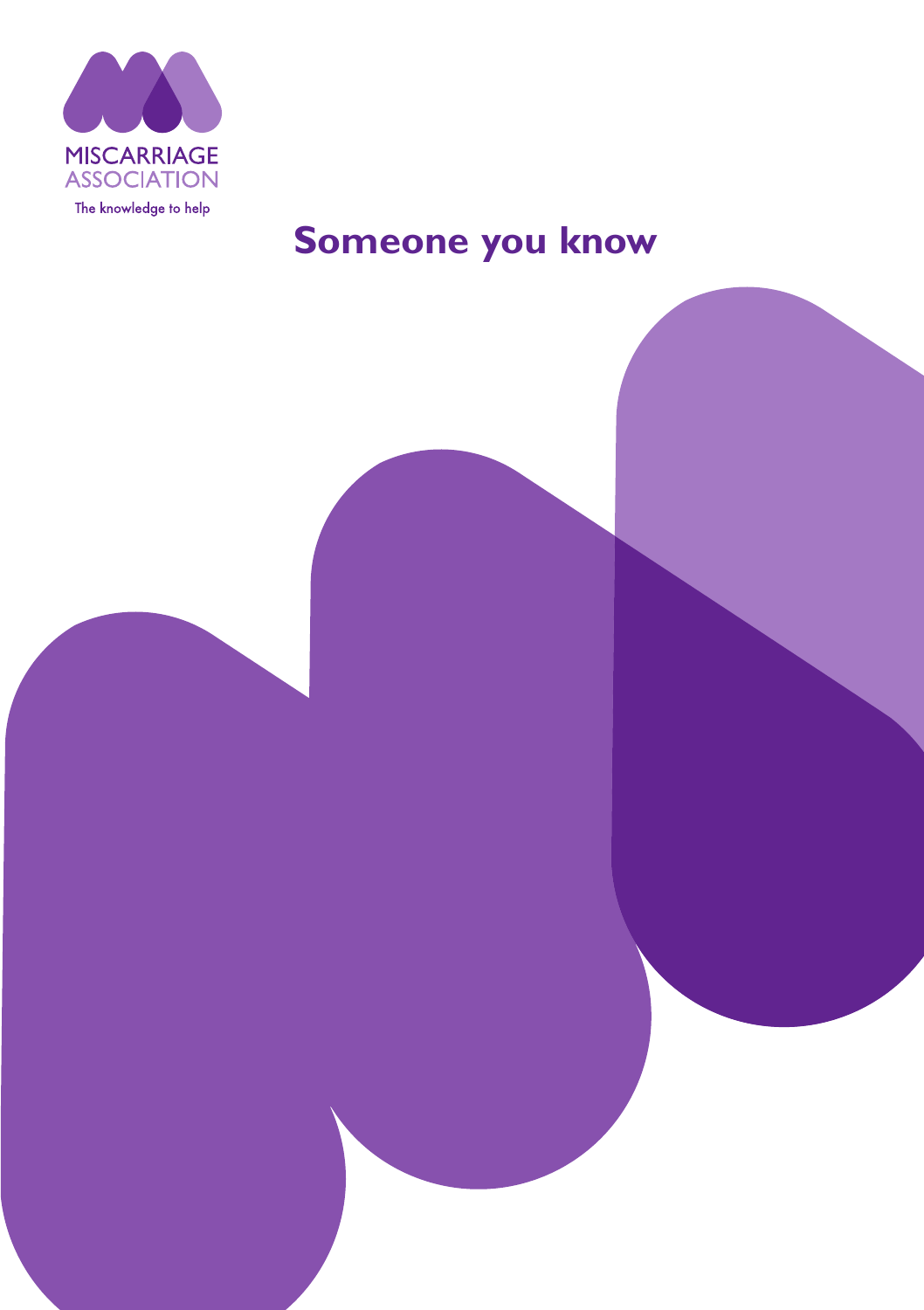**When someone loses a baby through miscarriage or ectopic pregnancy, it can be a devastating event. For you as a relative, friend or colleague it can also be difficult as you try your best to provide the support they need.**

**This leaflet aims to help you know what to say and do, so that you can provide support and comfort when you may be needed most.**

# **Feelings after miscarriage**

Everyone's experience of miscarriage<sup>1</sup> is different and individual – there is no right or wrong way to feel. For many people, even a very early miscarriage means the loss of their baby and they feel a great sadness. Others may be less upset.

Some people recover quickly after a miscarriage and are soon ready to try again. Others find that this takes a long time, perhaps many months.

Some people cope well at the time, but find that the pain of their loss hits them later.

Quite often, people are surprised and shocked by how much miscarriage affects them.



It is perfectly normal to feel any or all of these:

- Sad and tearful
- Shocked and confused
- Numb
- Angry
- Jealous
- Guilty
- Empty and lonely
- Panicky and out of control
- Unable to cope with everyday life

### **Everyone thinks I should be over it by now, that I should just have another baby. But it's this baby " I want. "**

*<sup>1</sup> In this leaflet, we use the word "miscarriage" to cover all types of pregnancy loss, including ectopic and molar pregnancy.*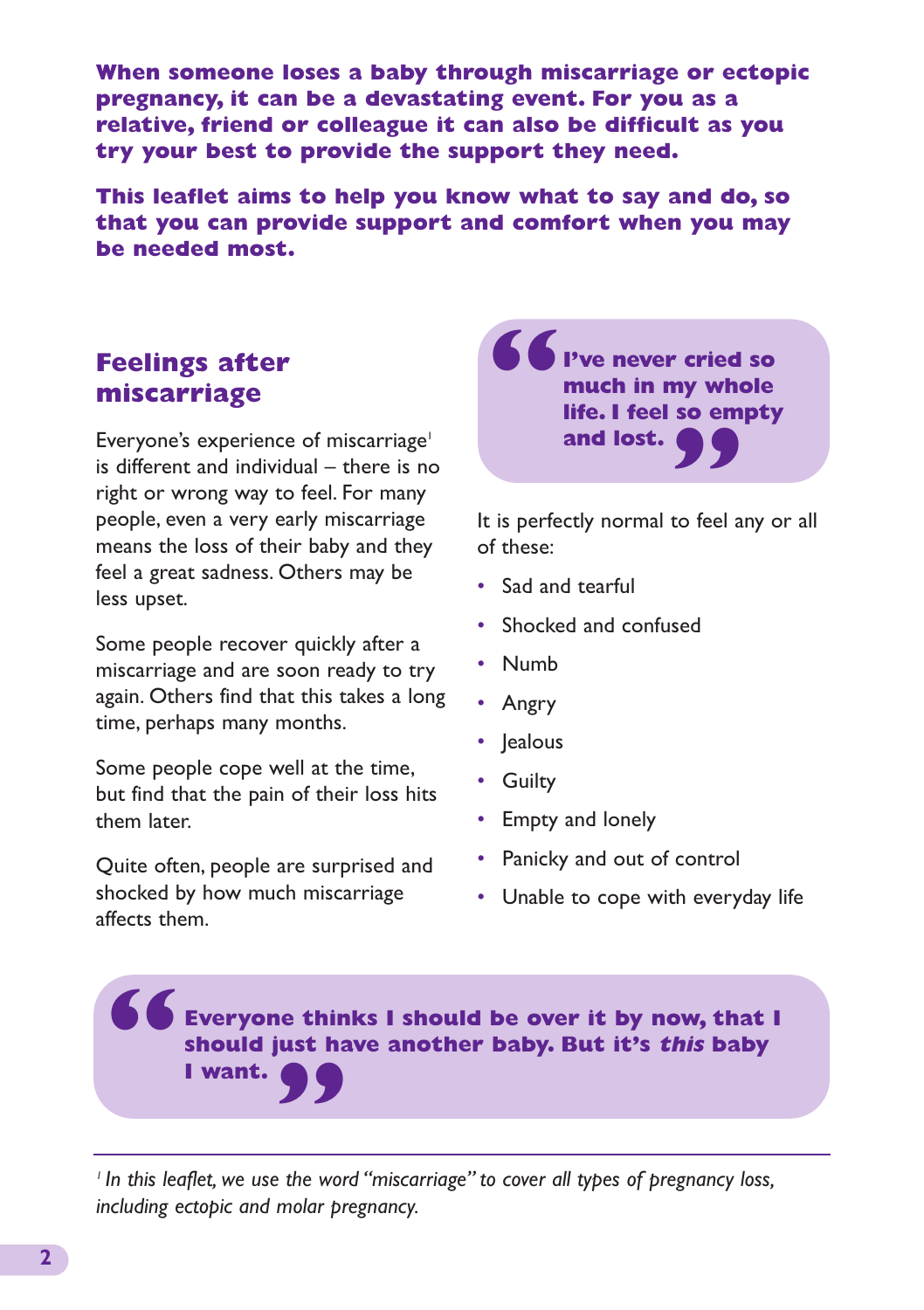## **Helping your friend, relative or colleague**

You may feel totally helpless or in the way, but it's most likely that your support, however small, will be valued in the weeks and months after the miscarriage.

So what can you do? Here are some things that couples have said have helped them through their grief:

### **Acknowledging the loss**

For many if not most women and their partners<sup>2</sup>, even the earliest pregnancy represents their baby.After a miscarriage, they may want to be recognised as a mother or father who has lost their baby. When you acknowledge that sense of loss and grief, you are showing that you understand how real those feelings are.

Partners are often forgotten. Many men feel they have to be strong for the woman who has miscarried – and this can be true for a female partner too. But they may also be grieving for their loss and may need just as much support from family and friends as their partner.

### **Keeping in touch**

After the loss of a baby, some women feel very isolated. You might avoid visiting because you are afraid of intruding or upsetting her. You might worry that you'll do or say the wrong thing and make things worse. But this may make her feel even more isolated. One of the most supportive things you can do is offer to be there, even if you feel awkward about what to do or talk about.

If you are pregnant yourself, or have a young baby, you might be worried that your friend or relative will be upset to see you.You might even feel guilty about being happy when she is not.

It's true that after a miscarriage, many women find the sight of pregnant women and babies extremely upsetting and try to avoid them. But that's not the case for everyone, so it might be worth checking.

Perhaps you could send her an e-mail or a text message asking if she would feel OK about meeting. If she doesn't want to meet, you might keep in touch by telephone, e-mail, or text, or by sending a card.

**People never ask how I'm doing. It's as if Kate is supposed to have a reaction to the loss but I'm " not and it drives me mad. "**

*<sup>2</sup> For ease of writing and reading, we generally refer to the woman who miscarries. But we use it to include her partner too, if she has one.*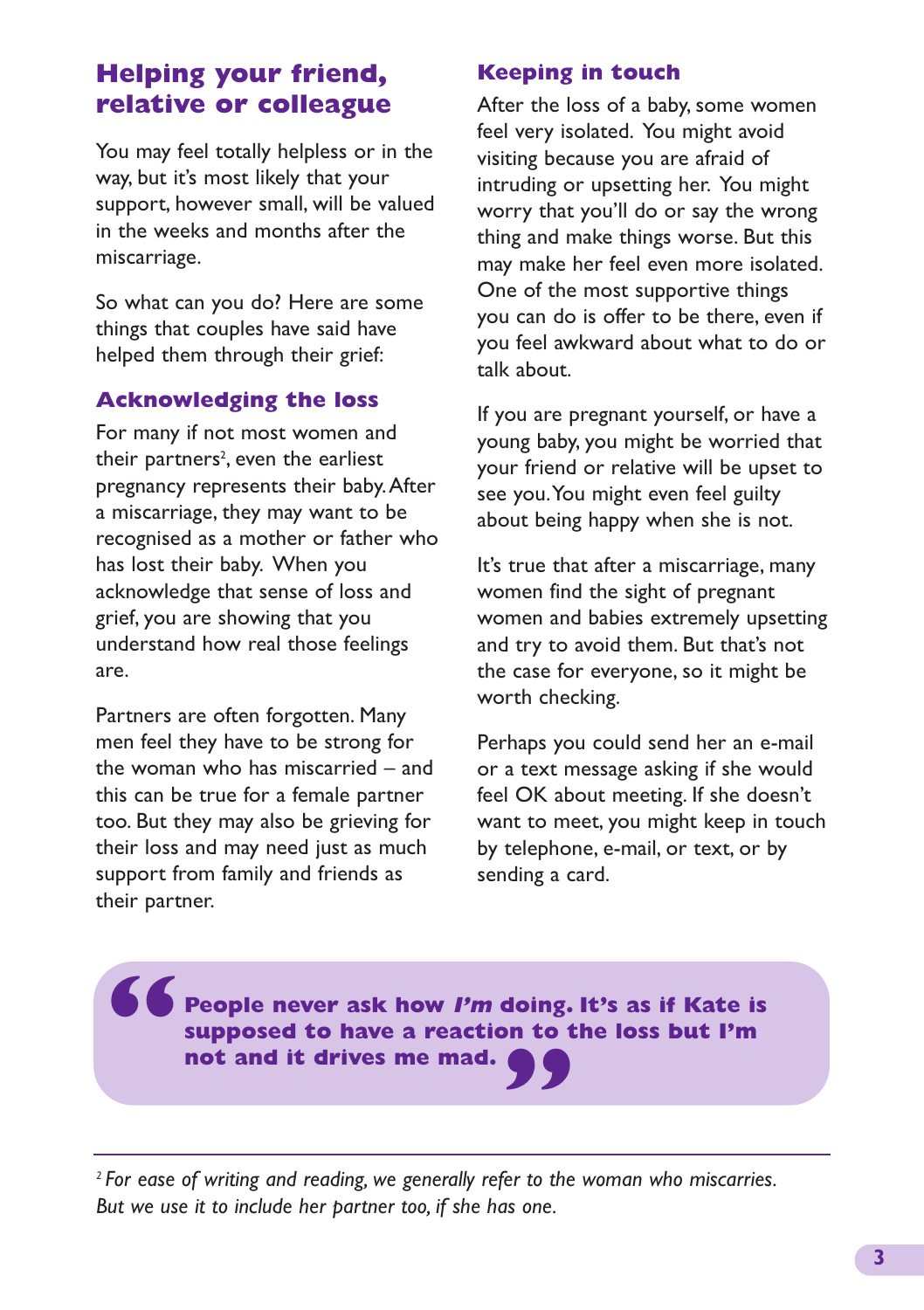### **Talking**

You may not know what to say to your friend or relative, or you might be worried that you will say something upsetting. But saying nothing is often much worse. lust a simple "I'm sorry", with a hug if it feels right, may be exactly what is needed.

As time passes, asking "How are things?" or "How are you feeling?" shows that you still care and this can be very comforting.

#### **Listening**

Some people need to talk about their experience and feelings, sometimes over and over again, to someone who is willing to listen. If you can be there to listen – in person, on the phone or even by e-mail – you can help them get through this difficult time.

It might be hard for you to hear what they have to say; you might be upset at seeing them crying and in distress or it may remind you of your own experience of miscarriage.

Try and remember that you haven't caused the tears, and if you find you have to cry as well, then this shows that you care.

If you're worried that your friend or relative is particularly depressed it might be helpful to suggest that he or she talks to their GP about counselling.

#### **Allowing time to grieve**

There is no time limit for grieving; people just learn to deal with their loss in time, some more quickly than others.

Some people may relive their grief at particular points following the miscarriage. Examples are the date the baby was due and the anniversary of the miscarriage.They may need your support during these times and may also be comforted to know that you have remembered their loss.

**Once the IVF had worked, the last thing I expected was to miscarry. I can't help " feeling a failure. "**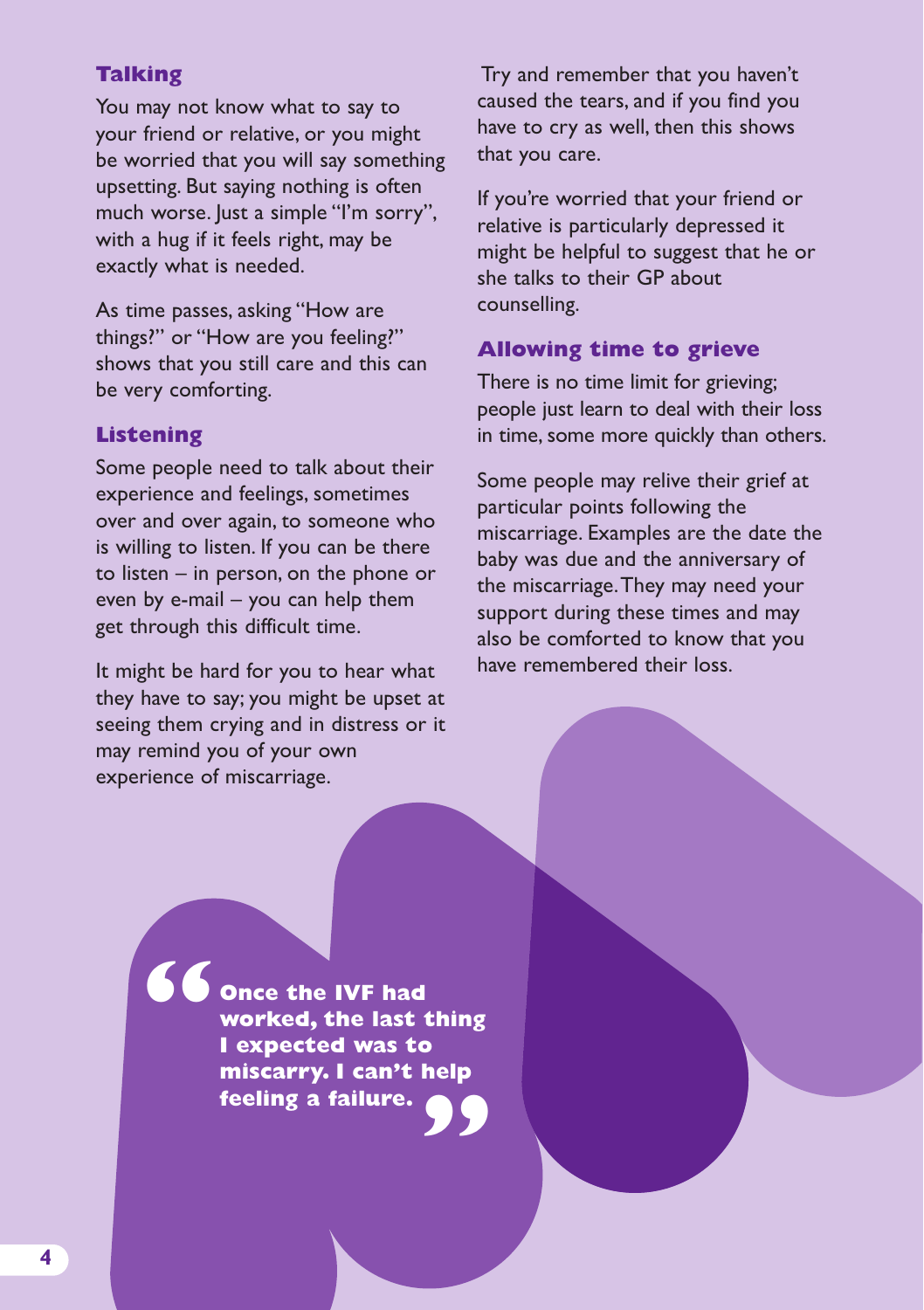## **The future**

For many people, miscarriage throws up a new set of questions and worries about the future.They may have mixed feelings about trying again, and perhaps move between hope that all will be well and anxiety about another miscarriage.

They may want to try again soon or to put it off, perhaps for some time. And their feelings might be different from their partner's, which can create real tension.

Some people won't have those choices. This might have been their only chance of having a baby, maybe because of age or health or fertility problems. Or they may not have a partner.

If they do try again, they may be very anxious in the next pregnancy.This can be especially true if they have had several miscarriages, or if they had a particularly difficult or frightening experience, such as a late miscarriage or an ectopic pregnancy.

Coping with the fear of miscarrying again can be an added pressure, and your friend or relative may need continued support in another pregnancy.

### **What should I say?**

Many people find it hard to find the right words to comfort someone following miscarriage. If you're really at a loss for words, here are some things that people have said were helpful:

#### **"I'm very sorry you have lost your baby"**

**"This must be really difficult for you both"** or even

### **"I just don't know what to say"**

Comments that you think might help, but often don't, include:

### **"Don't worry, you're young – you can always have another baby"**

**"It was meant to be"** or

**"It was nature's way"**

**"It was probably for the best"**

**"At least you have a child already"**

**"At least it was only an early miscarriage, it would have been worse if it was later…."**

**Part of me desperately wants to be pregnant again, and the other part of me is just too terrified of " going through the same thing again. "**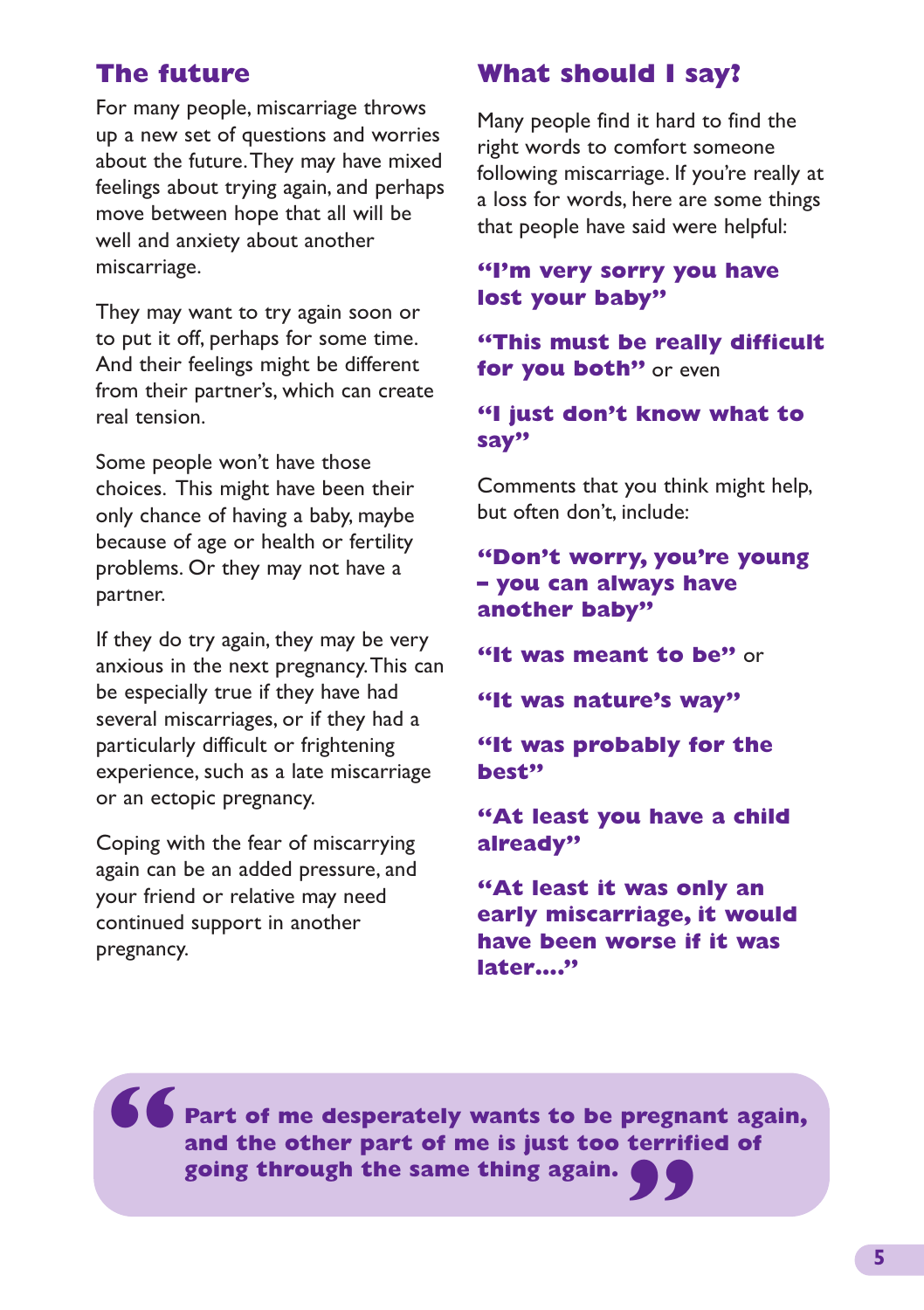### **How it can affect you**

Miscarriage often affects those close to the woman and her partner and even here the range of reactions and feelings can vary.

If you are a close relative or friend you might be deeply affected yourself by the miscarriage, so you may need to give yourself some time to grieve.

That can be especially true for a parent: not only are you sad for your son or daughter, but you may also be grieving for the loss of your grandchild.

If you have a baby you might feel guilty that everything has gone well for you. You might also feel that way if you are pregnant – or you may be afraid that you too might miscarry.

If you have had a miscarriage yourself you might feel particularly sympathetic, though it might also bring back unhappy and upsetting memories.

On the other hand, you might think that your friend or relative didn't have as bad a time as you did, or even that they are over-reacting. If this is the case, try and remember that everyone's reaction is different and we all feel and deal with grief in different ways.

**I feel like I'm crying for my loss as much as my daughter's... I** was so looking forward to a new baby in the family. **" baby in the family.**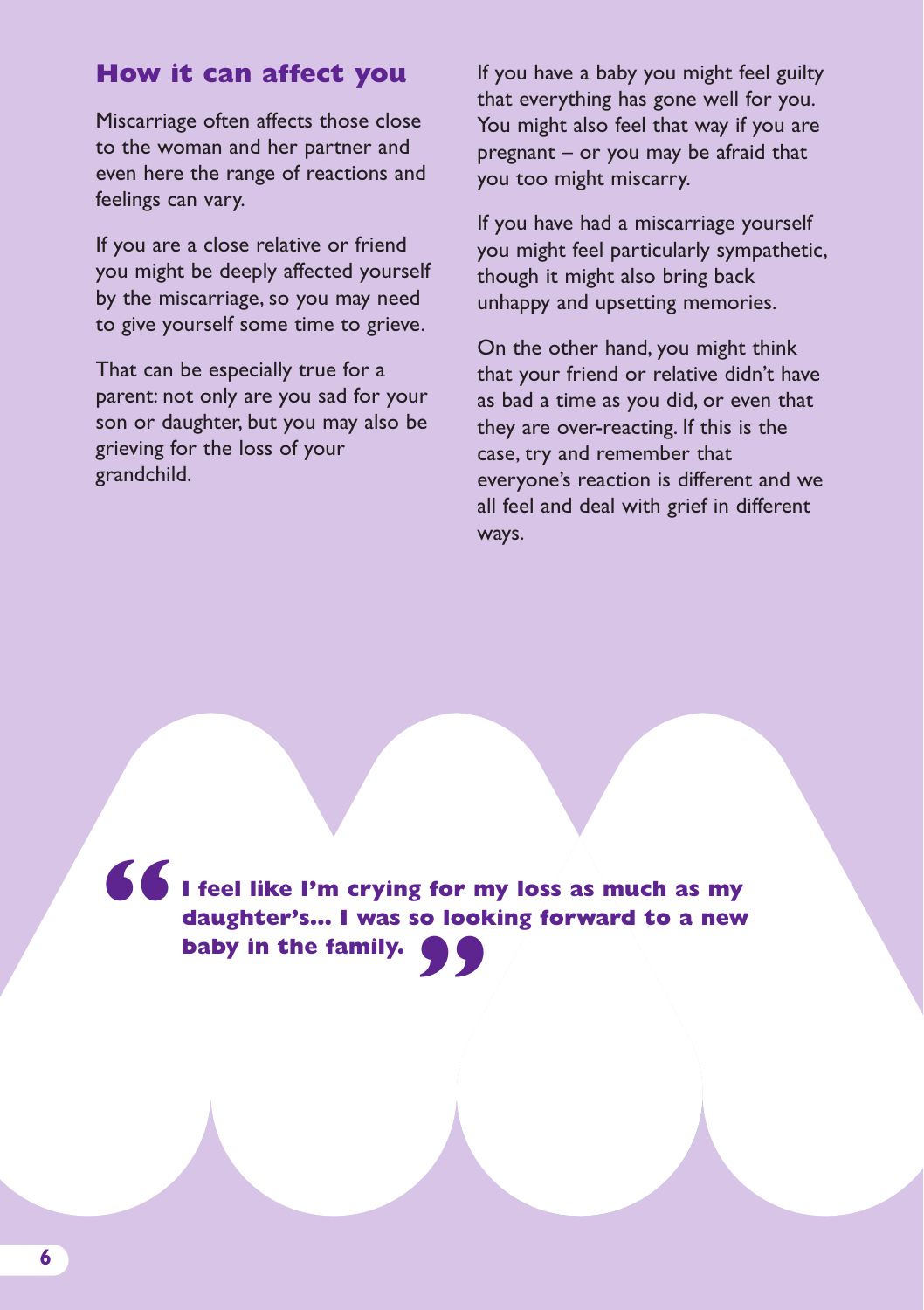## **How the Miscarriage Association can help**

The Miscarriage Association can provide support, help and information.

You can call our helpline, email or write to us. We also have a network of support volunteers across the UK who have had personal experience of miscarriage, ectopic or molar pregnancy.

It may be easier for your relative or friend to speak to someone they don't know; and you may find it useful too.

We also provide online help through our internet support forum.And we have a range of helpful leaflets on all apsects of miscarriage. We can send these out to you or you can download them from our website free of charge.

### **The Miscarriage Association**

Tel: 01924 200799; www.miscarriageassociation.org.uk 17 Wentworth Terrace,Wakefield WF1 3QW

**Just talking to people that understand what I've been through and how I'm feeling makes me feel like I'm not alone. " "**

### **Need to talk to someone who understands?**

Call our support line on 01924 200799. Monday to Friday, 9am-4pm Or email **info@miscarriageassociation.org.uk**